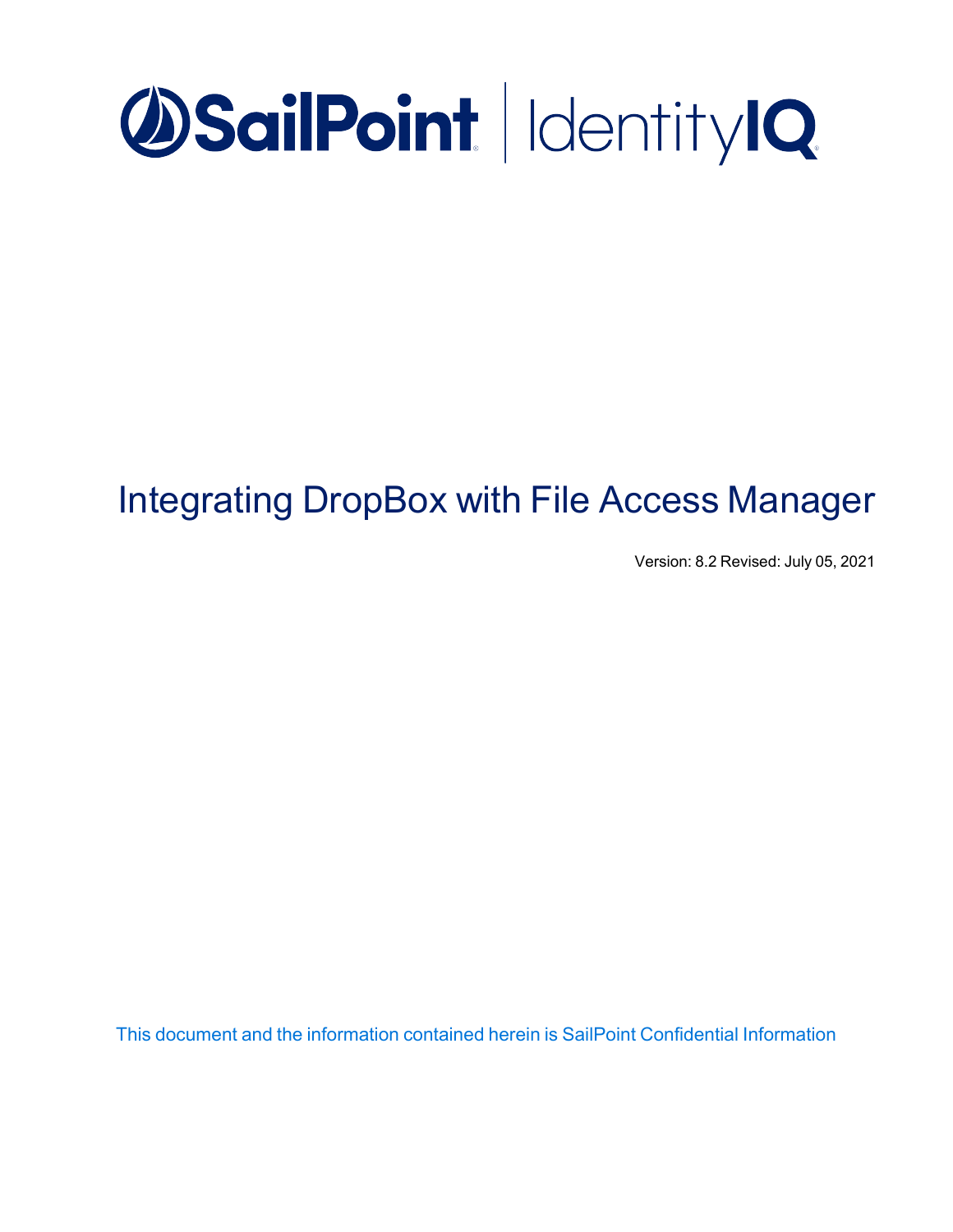## **Copyright and Trademark Notices.**

Copyright © 2021 SailPoint Technologies, Inc. All Rights Reserved.

All logos, text, content, including underlying HTML code, designs, and graphics used and/or depicted on these written materials or in this Internet website are protected under United States and international copyright and trademark laws and treaties, and may not be used or reproduced without the prior express written permission of SailPoint Technologies, Inc.

"SailPoint," "SailPoint & Design," "SailPoint Technologies & Design," "Identity Cube," "Identity IQ," "IdentityAI," "IdentityNow," "SailPoint Predictive Identity" and "SecurityIQ" are registered trademarks of SailPoint Technologies, Inc. None of the foregoing marks may be used without the prior express written permission of SailPoint Technologies, Inc. All other trademarks shown herein are owned by the respective companies or persons indicated.

SailPoint Technologies, Inc. makes no warranty of any kind with regard to this manual or the information included therein, including, but not limited to, the implied warranties of merchantability and fitness for a particular purpose. SailPoint Technologies shall not be liable for errors contained herein or direct, indirect, special, incidental or consequential damages in connection with the furnishing, performance, or use of this material.

### Patents Notice. <https://www.sailpoint.com/patents>

Restricted Rights Legend. All rights are reserved. No part of this document may be published, distributed, reproduced, publicly displayed, used to create derivative works, or translated to another language, without the prior written consent of SailPoint Technologies. The information contained in this document is subject to change without notice.

Use, duplication or disclosure by the U.S. Government is subject to restrictions as set forth in subparagraph (c) (1) (ii) of the Rights in Technical Data and Computer Software clause at DFARS 252.227-7013 for DOD agencies, and subparagraphs (c)(1) and (c)(2) of the Commercial Computer Software Restricted Rights clause at FAR 52.227-19 for other agencies.

Regulatory/Export Compliance. The export and re-export of this software is controlled for export purposes by the U.S. Government. By accepting this software and/or documentation, licensee agrees to comply with all U.S. and foreign export laws and regulations as they relate to software and related documentation. Licensee will not export or re-export outside the United States software or documentation, whether directly or indirectly, to any Prohibited Party and will not cause, approve or otherwise intentionally facilitate others in so doing. A Prohibited Party includes: a party in a U.S. embargoed country or country the United States has named as a supporter of international terrorism; a party involved in proliferation; a party identified by the U.S. Government as a Denied Party; a party named on the U.S. Department of Commerce's Entity List in Supplement No. 4 to 15 C.F.R. § 744; a party prohibited from participation in export or reexport transactions by a U.S. Government General Order; a party listed by the U.S. Government's Office of Foreign Assets Control as ineligible to participate in transactions subject to U.S. jurisdiction; or any party that licensee knows or has reason to know has violated or plans to violate U.S. or foreign export laws or regulations. Licensee shall ensure that each of its software users complies with U.S. and foreign export laws and regulations as they relate to software and related documentation.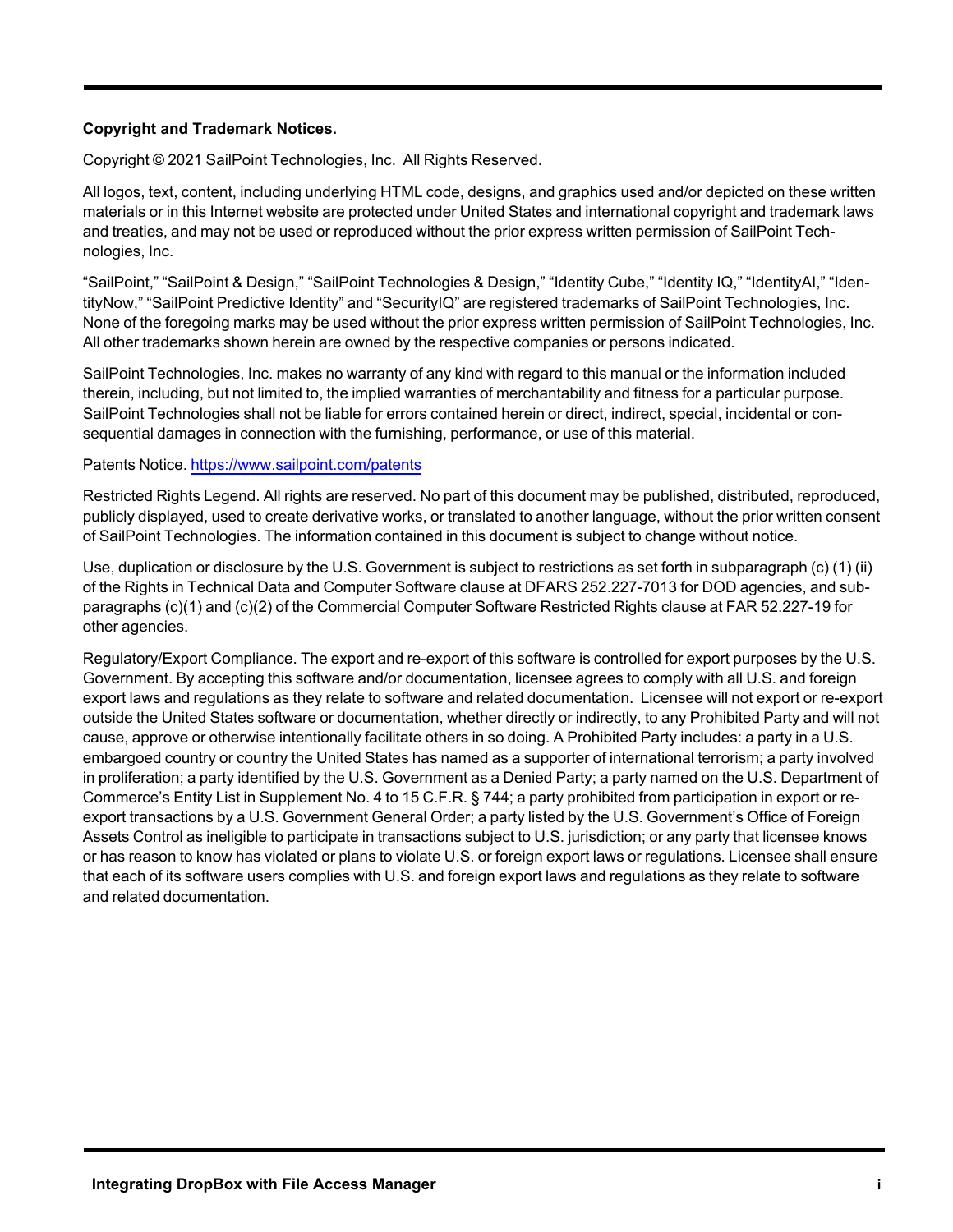# <span id="page-2-0"></span>**Contents**

| Connector Installation Flow Overview Material Account of the Connector Installation Flow Overview Material Account 6                                                     |  |
|--------------------------------------------------------------------------------------------------------------------------------------------------------------------------|--|
| Collecting Data Stored in an External Application [11] Collection [21] Collecting Data Stored in an External Application [20] Matters and Application [20] Matters and T |  |
|                                                                                                                                                                          |  |
|                                                                                                                                                                          |  |
|                                                                                                                                                                          |  |
|                                                                                                                                                                          |  |
|                                                                                                                                                                          |  |
|                                                                                                                                                                          |  |
|                                                                                                                                                                          |  |
|                                                                                                                                                                          |  |
|                                                                                                                                                                          |  |
|                                                                                                                                                                          |  |
|                                                                                                                                                                          |  |
|                                                                                                                                                                          |  |
|                                                                                                                                                                          |  |
|                                                                                                                                                                          |  |
|                                                                                                                                                                          |  |
|                                                                                                                                                                          |  |
|                                                                                                                                                                          |  |
|                                                                                                                                                                          |  |
|                                                                                                                                                                          |  |
| Verifying the DropBox Connector Installation <b>[19] New York Connect Act 2018</b>                                                                                       |  |
|                                                                                                                                                                          |  |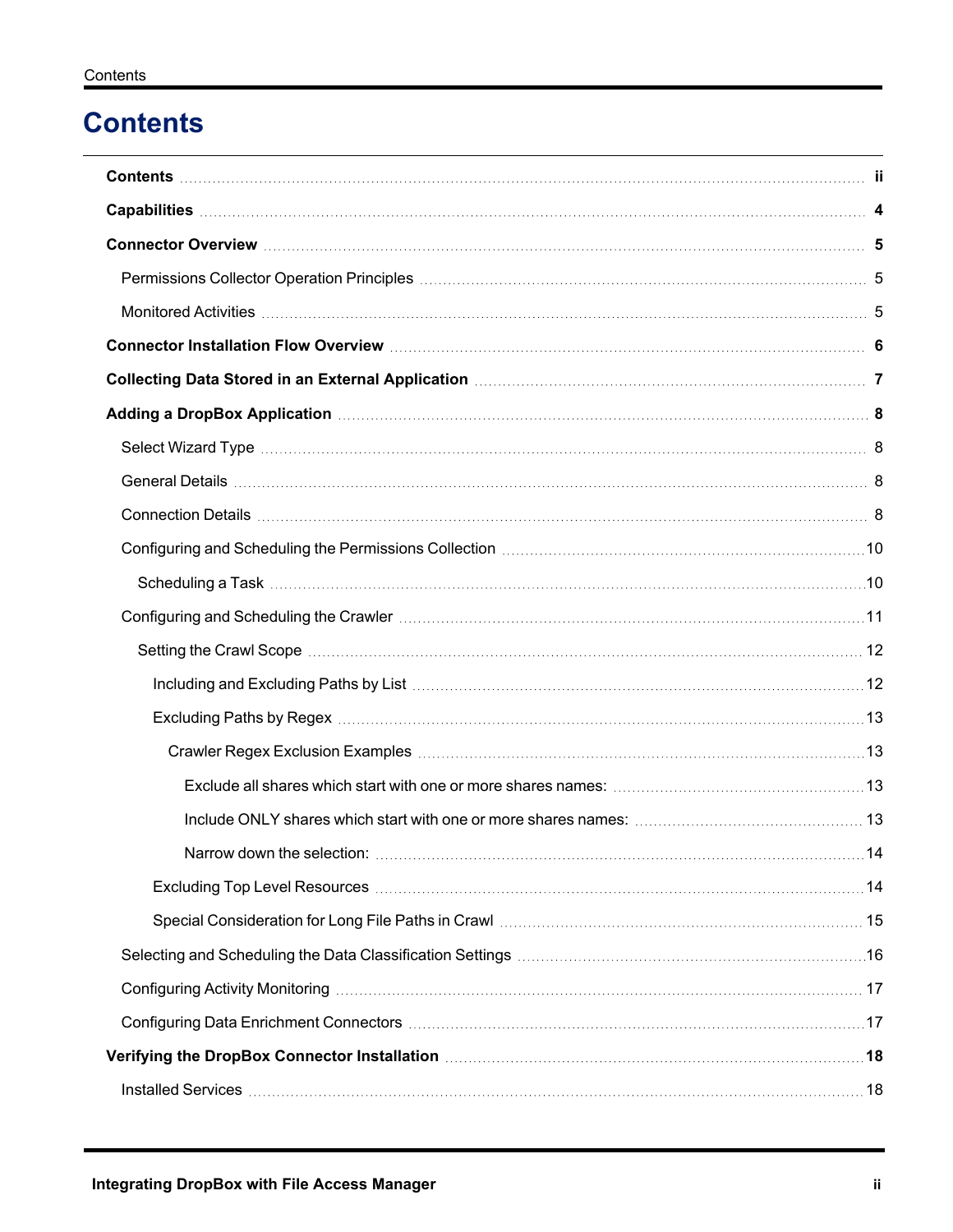| Log Files                     |  |
|-------------------------------|--|
| Monitored Activities          |  |
| <b>Permissions Collection</b> |  |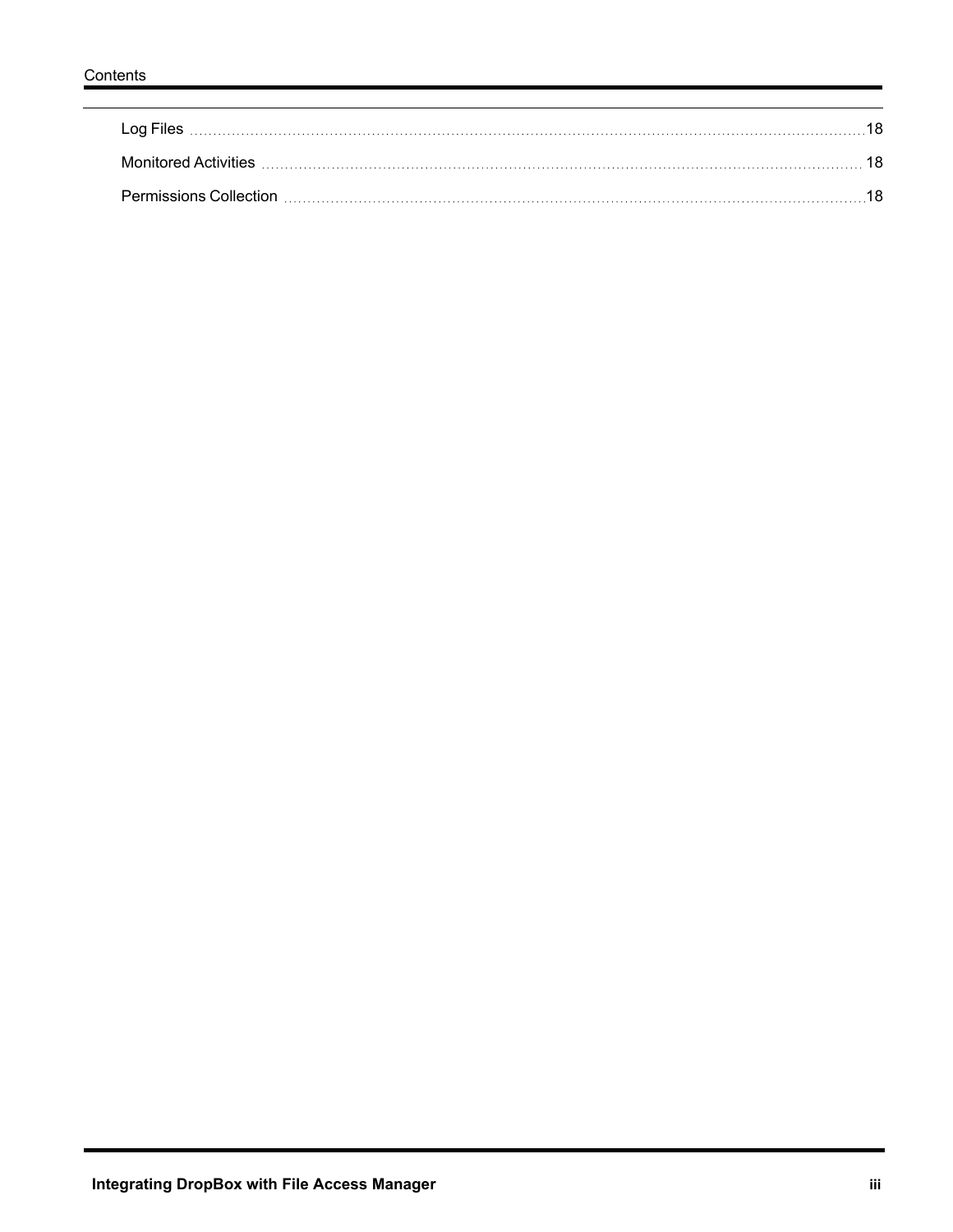# <span id="page-4-0"></span>**Capabilities**

This connector enables you to use IdentityIQ File Access Manager to access and analyze data stored in DropBox and do the following:

- Analyze the structure of your stored data.
- Monitor user activity in the resources.
- Classify the data being stored.
- Verify user permissions on the resources, and compare them against requirements.

See the IdentityIQ File Access Manager documentation for a full description.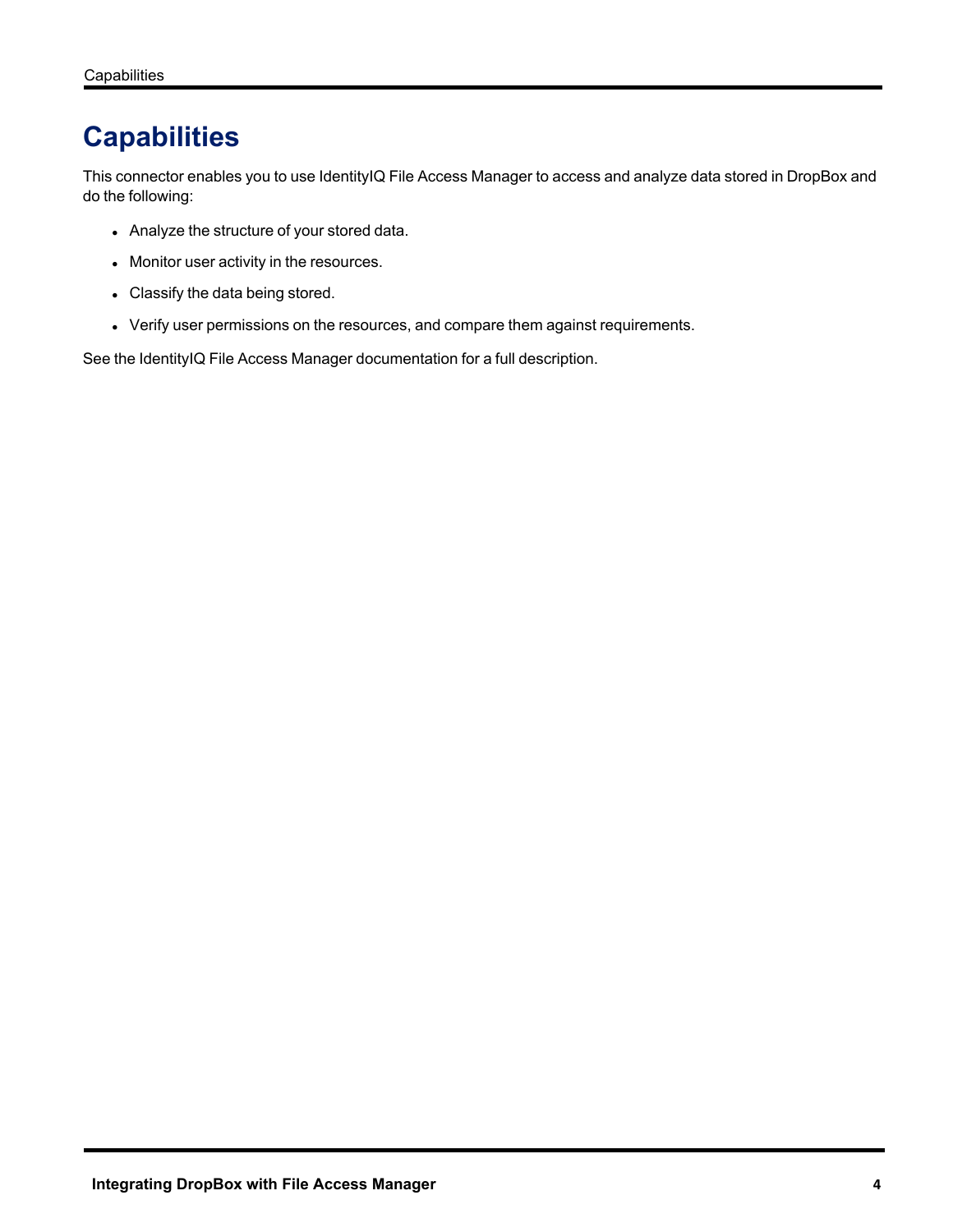# <span id="page-5-0"></span>**Connector Overview**

- IdentityIQ File Access Manager Connector for Dropbox for Business uses the Dropbox Business API for event monitoring, identity, and permissions collection.
- The Dropbox Business and Core APIs uses the OAuth 2.0 authorization protocol to authenticate and authorize API requests.
- SecurityIQ for Dropbox Connector is a registered Dropbox App, which requires a short authorization process to use the Dropbox Business API during the definition of the Dropbox application.
- After the initial authorization process, IdentityIQ File Access Manager handles the OAuth token management automatically and refreshes the token if needed.

# <span id="page-5-1"></span>**Permissions Collector Operation Principles**

Dropbox Permissions Collector uses Dropbox Content API to retrieve collaboration and to share information.

<span id="page-5-2"></span>IdentityIQ File Access Managercreates a Dropbox Identity Collector automatically at the end of the "Add New Application" wizard, which collects the Users and Groups from Dropbox.

# **Monitored Activities**

Monitored events are as defined in the Dropbox Business API specification:

<https://www.dropbox.com/developers-v1/business/docs#log-get-events>

This published event list is not comprehensive. Due to Dropbox API being under migration to v2 – the documentation currently available on the website is incomplete. IdentityIQ File Access Manager supports all event types. Some events are excluded by default. To modify which event types are excluded, edit the *excludedEventTypes* value in the *WBX.DropboxBAMHost.dll.config* file.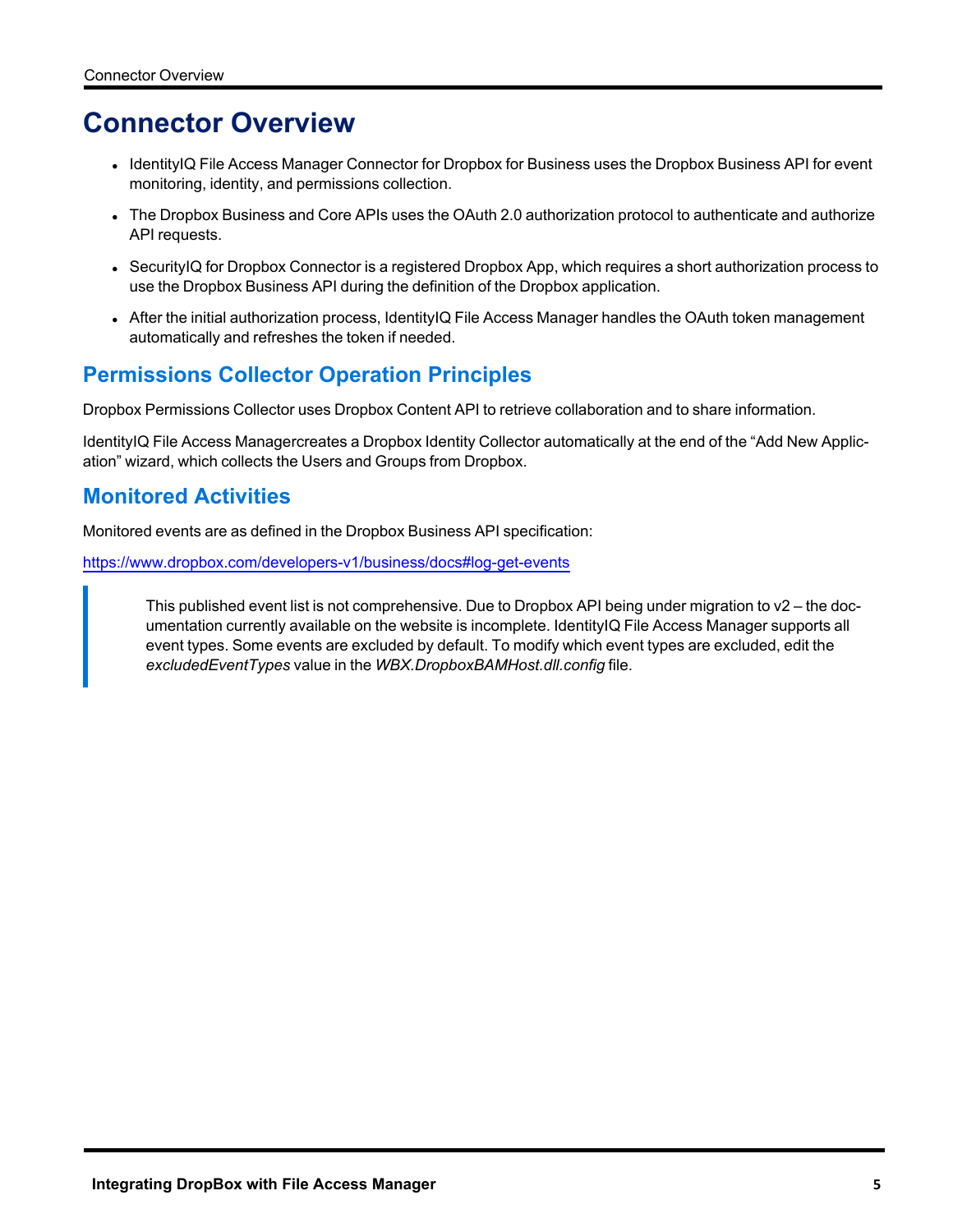# <span id="page-6-0"></span>**Connector Installation Flow Overview**

To install the DropBox connector:

- 1. Configure all the prerequisites.
- 2. Add a new DropBox application in the Business Website.
- 3. Install the relevant services:
	- Activity Monitor
	- Permissions Collector
	- Data Classification Collector

Installing the permissions collector and data classification services is optional and should only be installed by someone with a full understanding of IdentityIQ File Access Manager deployment architecture. The IdentityIQ File Access Manager Administrator Guide has additional information on the architecture.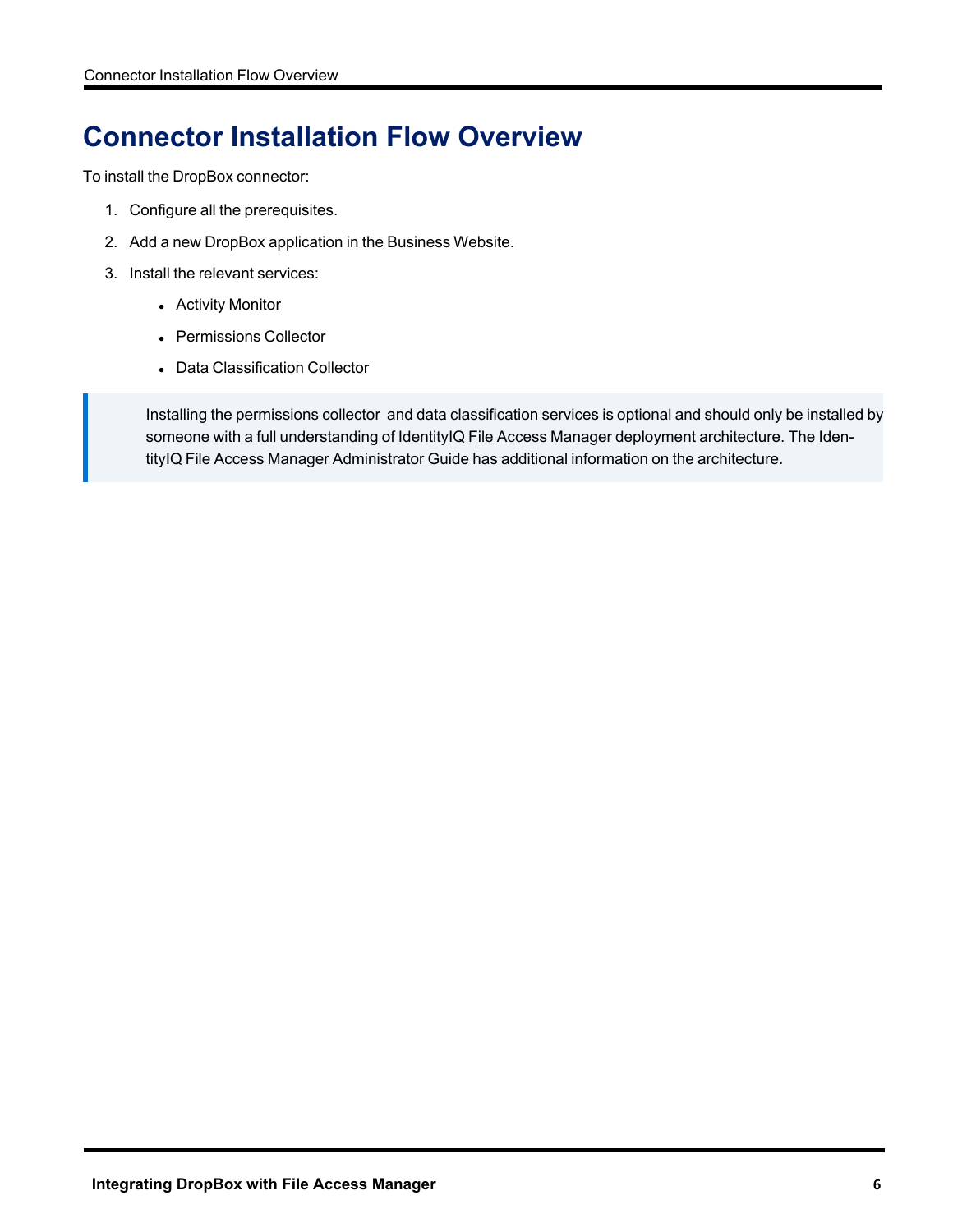# <span id="page-7-0"></span>**Collecting Data Stored in an External Application**

## **Connector / Collector terminology:**

### *Connector*

The collection of features, components and capabilities that comprise IdentityIQ File Access Manager support for an endpoint.

## *Collector*

The "Agent" component or service in a Data Classification and or Permission Collection architecture.

## *Engine*

The core service counterpart of this architecture.

### *Identity Collector*

A logical component used to fetch identities from an identity store and holds the configuration, settings for that identity store, and the relations between these identities.

The identity collector has no "physical" manifest.

• The actual work is done by the Collector Synchronizer.

The list below describes the high level installation process required to collect and analyze data from an external application. Most of these should already be set up in your IdentityIQ File Access Manager installation. See the server Installation guide for further details.

## *Install a Data Classification central engine*

One or more central engines, installed using the server installer

## *Install a Permission Collection central engine*

One or more central engines, installed using the server installer

#### *Create an Application in File Access Manager*

From the Business Website. The application is linked to central engines listed above.

## *Add an Activity Monitor*

To collect activities for this application - run the Collector Installation Manager and add an application under Activity Monitoring.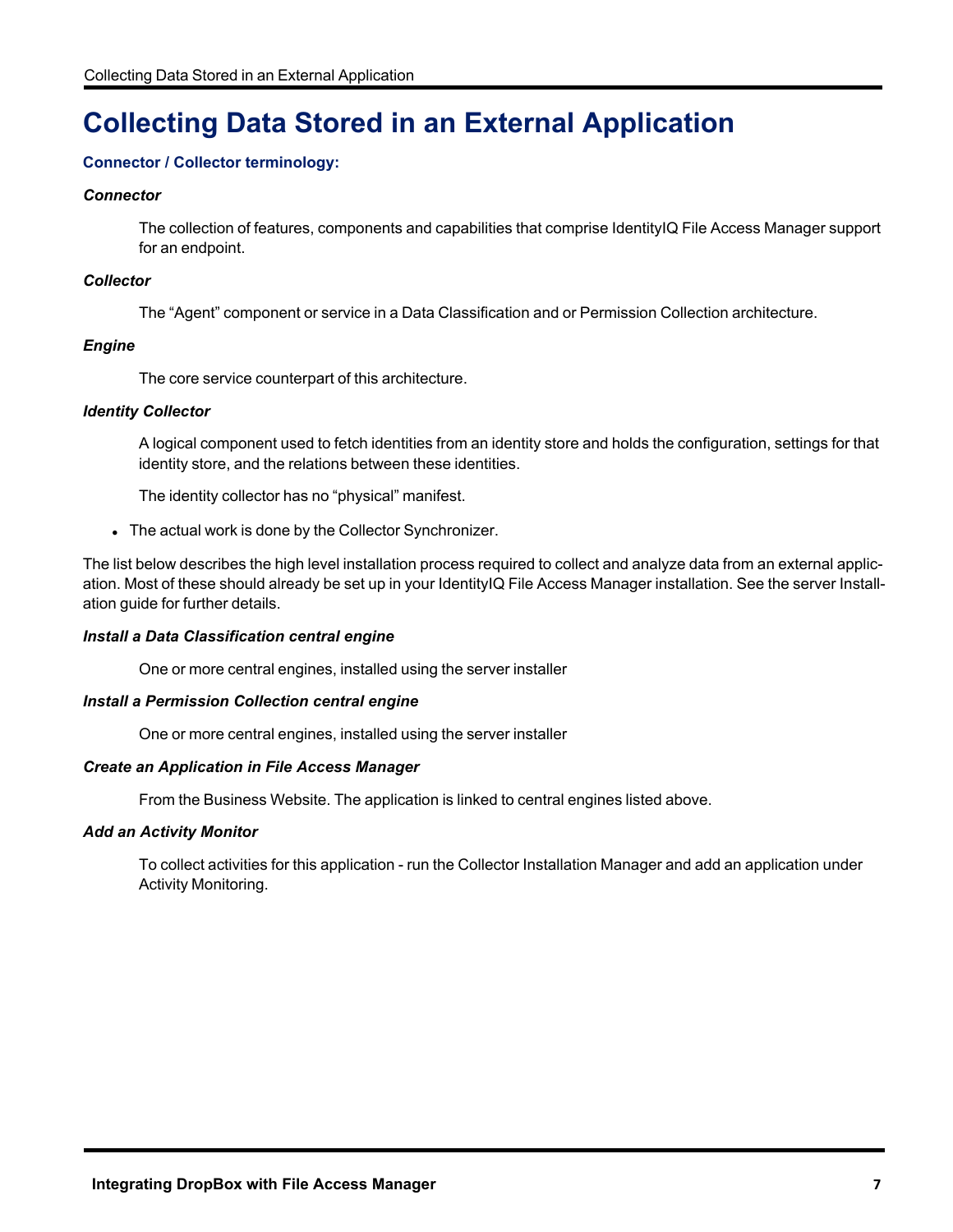# <span id="page-8-0"></span>**Adding a DropBox Application**

In order to integrate with DropBox, we must first create an application entry in IdentityIQ File Access Manager. This entry includes the identification, connection details, and other parameters necessary to create the link.

To add an application, use the **New Application Wizard**.

- 1. Navigate to *Admin > Applications*
- <span id="page-8-1"></span>2. Click **Add New** to open the wizard.

# **Select Wizard Type**

- 1. Click **Standard Application**
- <span id="page-8-2"></span>2. Click **Next** to open the **General Details** page.

# **General Details**

### *Application Type*

**DropBox** 

### *Application Name*

Logical name of the application

### *Description*

Description of the application

## *Tags*

Select tags for the application from the dropdown menu, and / or type a new name, and press **Enter** to create a new tag. The dropdown list of tags filters out matching tags as you type and displays up to 50 tags.

The **tags** replace the **Logical container** field that was used when creating applications in releases before 8.2

## *Event Manager Server*

This option is available if there are more than one event manager servers configured in the system.

Select an event manager from the drop down menu

<span id="page-8-3"></span>Click **Next**.

# **Connection Details**

Complete the Connection Details fields:

#### *Authorization Page*

Press this link to open the DropBox Consent window shown below.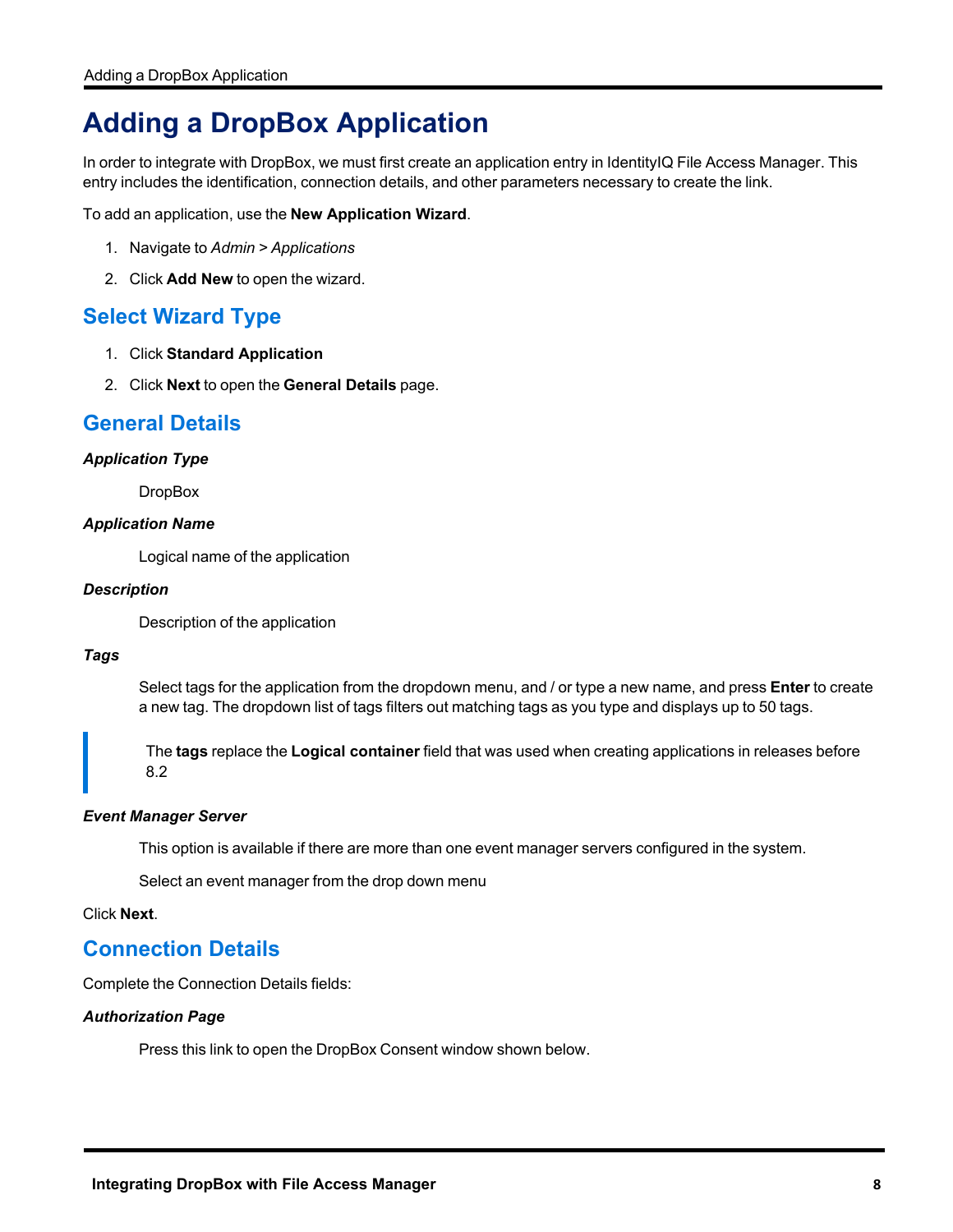

On the DropBox consent window, log in with a Team Admin user name.

You are redirected to the File Access Manager Cloud Application Authorization page with the authorization code.

This code has a timeout of about a minute, so copy the authorization code into the proper field in the application configuration page.

| File Access Manager Cloud Application Authorization Service - Google Chrome                                    | $ \Box$ $\times$ |  |
|----------------------------------------------------------------------------------------------------------------|------------------|--|
| ■ oauth.whiteboxsecurity.com/Callback.aspx?state=quhvashabda&code=6MqPfziXA2AAAAAAAAAAKneH4CJwPiz1VB1S_3leC3JU |                  |  |

# **SailPoint** File Access Manager Cloud Application Authorization Service

#### Just one more step and you're all set

Please copy the following Authorization Code

then paste it into the corresponding field in the Application Monitor Wizard within File Access Manager

6Gi5zf8mzoiA2iAzAdAAAagAihAlApAloiietne4CwQRPiGzB1S3lC3JUX

Press Control+C to copy the code

#### *Authorization Code*

The result of the authorization process.

Click **Next**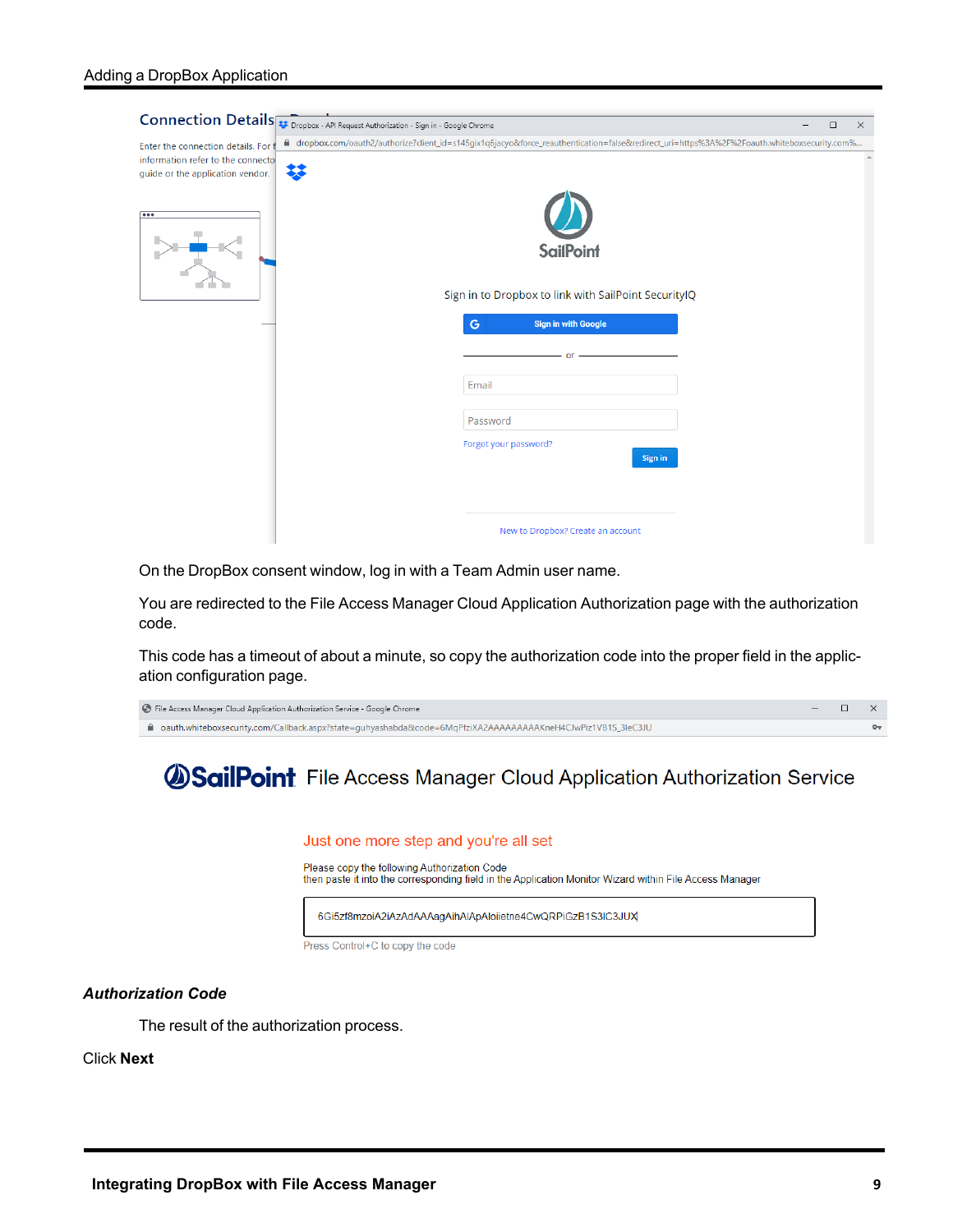# <span id="page-10-0"></span>**Configuring and Scheduling the Permissions Collection**

Permissions can be analyzed to determine the application permissions of an out-of-the-box application, provided you have defined an identity store for File Access Manager to use in its analysis, and you have run a crawl for the application.

The permission collector is a software component responsible for analyzing the permissions in an application.

The Central Permission Collector Service is responsible for running the Permission Collector and Crawler tasks.

If the "IdentityIQ FAM Central Permission Collector" wasn't installed during the installation of the server, this configuration setting will be disabled.

### *To configure the Permission Collection*

- Open the edit screen of the required application
	- a. Navigate to **Admin > Applications**
	- b. Scroll through the list, or use the filter to find the application
	- c. Click the edit icon  $\overline{\mathscr{Q}}$  on the line of the application
- <sup>l</sup> Press **Next** till you reach the **Crawler & Permissions Collection** settings page.

The actual entry fields vary according to the application type

When entering this page in edit mode, you can navigate between the various configuration windows using the **Next** and **Back** buttons.

#### *Central Permissions Collection Service*

Select a central permission collection service from the dropdown list. You can create permissions collection services as part of the service installation process. See section "Services Configuration" in the IdentityIQ File Access Manager Administrator Guide for further details.

#### *Skip Identities Sync during Permission Collection*

Skip identity synchronization before running permission collection tasks when the identity collector is common to different connectors.

This option is unchecked by default.

# <span id="page-10-1"></span>**Scheduling a Task**

#### *Create a Schedule*

Click on this option to view the schedule setting parameters.

#### *Schedule Task Name*

A name for this scheduling task

When creating a new schedule, the system generates a default name in the following format:

{appName} - {type} Scheduler

You can override or keep this name suggestion.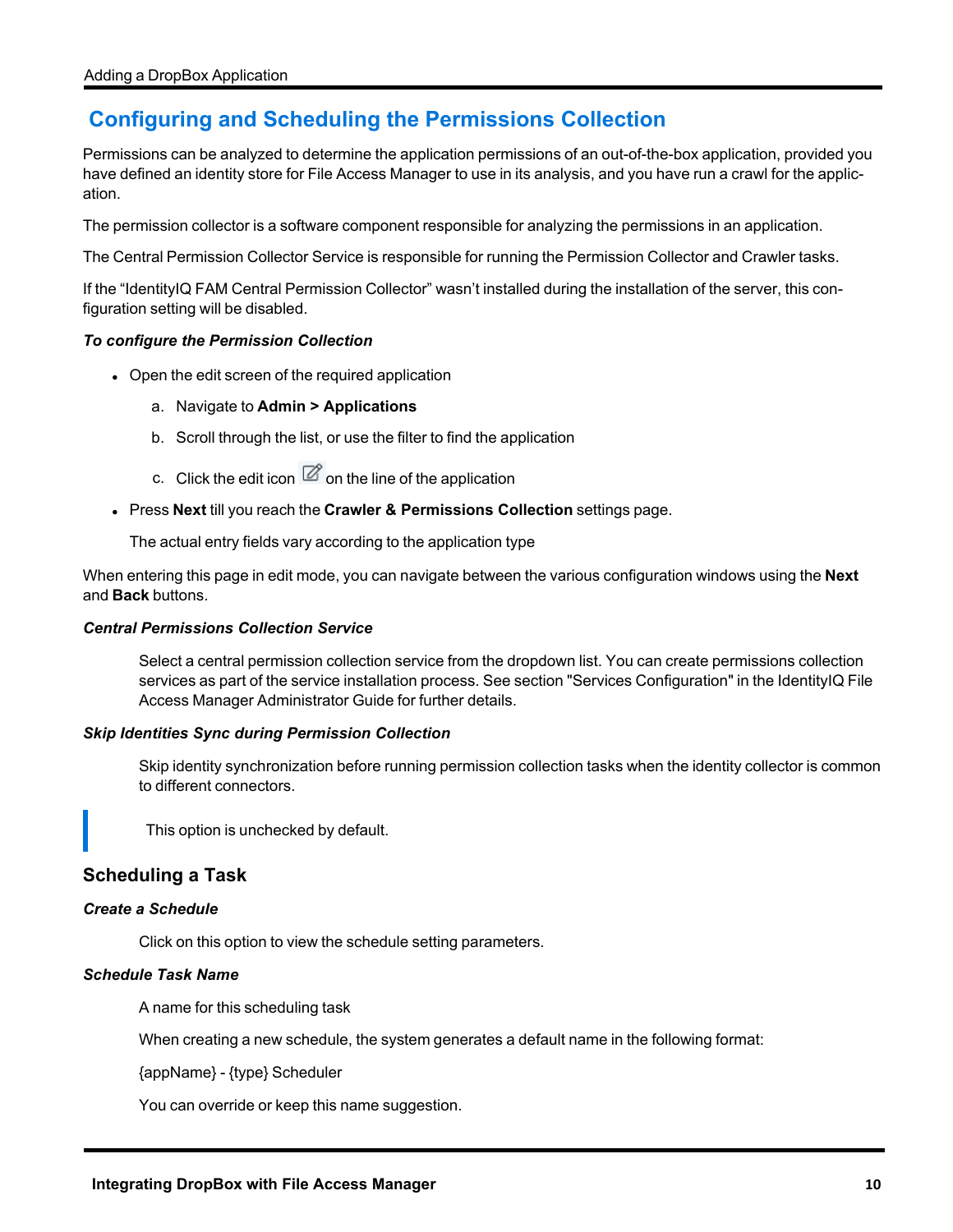## *Schedule*

Select a scheduling frequency from the dropdown menu.

## <sup>l</sup> *Schedule Types and Intervals*

## *Once*

Single execution task runs.

### *Run After*

Create dependency of tasks. The task starts running only upon successful completion of the first task.

### *Hourly*

Set the start time.

### *Daily*

Set the start date and time.

#### *Weekly*

Set the day(s) of the week on which to run.

### *Monthly*

The start date defines the day of the month on which to run a task.

### *Quarterly*

A monthly schedule with an interval of 3 months.

#### *Half Yearly*

A monthly schedule with an interval of 6 months.

## *Yearly*

A monthly schedule with an interval of 12 months.

## *Date and time fields*

Fill in the scheduling times. These fields differ, depending upon the scheduling frequency selected.

#### *Active check box*

Check this to activate the schedule.

#### <span id="page-11-0"></span>Click **Next**.

# **Configuring and Scheduling the Crawler**

# *To set or edit the Crawler configuration and scheduling*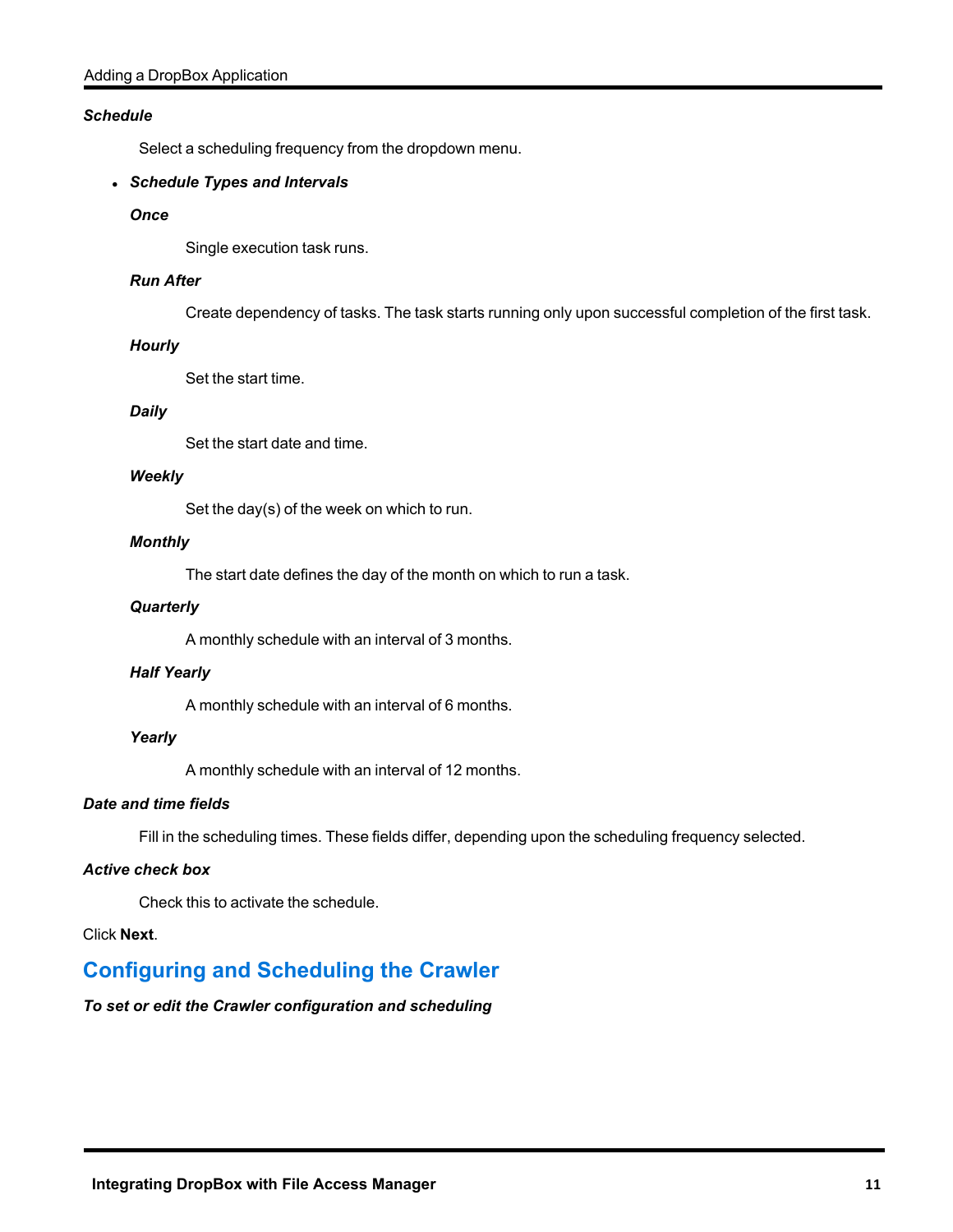- Open the edit screen of the required application
	- a. Navigate to **Admin > Applications**
	- b. Scroll through the list, or use the filter to find the application
	- c. Click the edit icon  $\overline{\mathscr{Q}}$  on the line of the application
- <sup>l</sup> Press **Next** till you reach the **Crawler & Permissions Collection** settings page.

The actual entry fields vary according to the application type

### *Calculate Resources' Size*

Determine when, or at what frequency, File Access Manager calculates the resources' size.

Select one of the following:

- Never
- Alwavs
- Second crawl and on (This is the default)

### *Create a Schedule*

Click to open the schedule panel. See [Scheduling](#page-10-1) a Task

# <span id="page-12-0"></span>**Setting the Crawl Scope**

There are several options to set the crawl scope:

- Setting explicit list of resources to include and / or exclude from the scan.
- Creating a regex to define resources to exclude.

# <span id="page-12-1"></span>*Including and Excluding Paths by List*

## *To set the paths to include or exclude in the crawl process for an application*

- Open the edit screen of the required application
	- a. Navigate to **Admin > Applications**
	- b. Scroll through the list, or use the filter to find the application
	- c. Click the edit icon  $\mathbb Z$  on the line of the application
- <sup>l</sup> Press **Next** till you reach the **Crawler & Permissions Collection** settings page.

The actual entry fields vary according to the application type

- 1. Scroll down to the Crawl configuration settings.
- 2. Click **Advanced Crawl Scope Configuration** to open the scope configuration panel.
- 3. Click Include / Exclude Resources to open the input fields.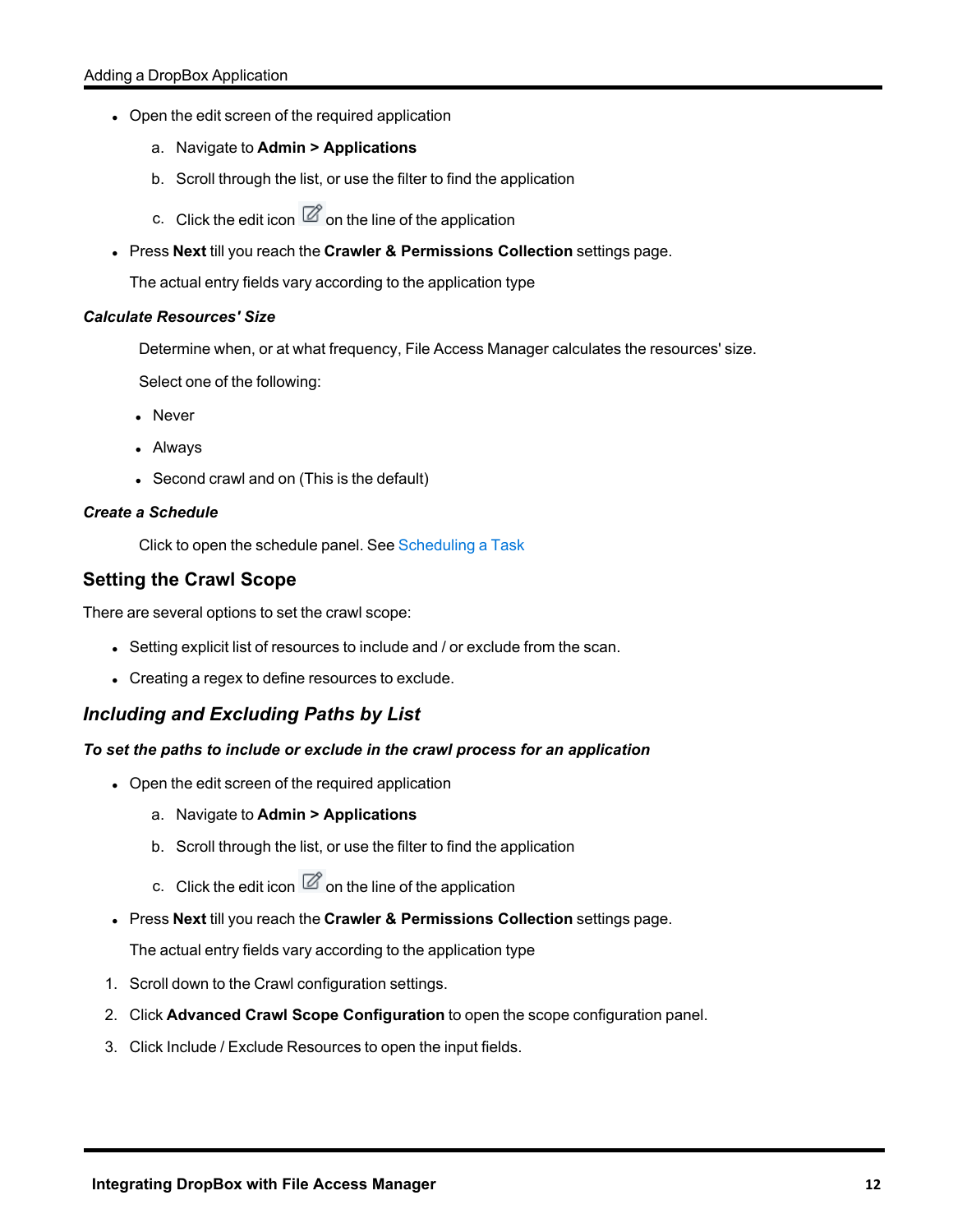- 4. To add a resource to a list, type in the full path to include / exclude in the top field and click **+** to add it to the list.
- 5. To remove a resource from a list, find the resource from the list, and click the *x* icon on the resource row.

When creating exclusion lists, excludes take precedence over includes.

# <span id="page-13-0"></span>*Excluding Paths by Regex*

#### *To set filters of paths to exclude in the crawl process for an application using regex*

- Open the edit screen of the required application
	- a. Navigate to **Admin > Applications**
	- b. Scroll through the list, or use the filter to find the application
	- c. Click the edit icon  $\mathbb Z$  on the line of the application
- <sup>l</sup> Press **Next** till you reach the **Crawler & Permissions Collection** settings page.

The actual entry fields vary according to the application type

- 1. Click **Exclude Paths by Regex** to open the configuration panel.
- 2. Type in the paths to exclude by Regex, See regex examples in the section below. Since the system does not collect BRs that match this Regex, it also does not analyze them for permissions. See the example below in section Business [Resource](../../../../../../Content/Admin_Guide/BusinessResourceStruct.htm) Structure to better understand the business resource full path structure.

#### <span id="page-13-1"></span>**Crawler Regex Exclusion Examples**

The following are examples of crawler Regex exclusions:

#### <span id="page-13-2"></span>**Exclude all shares which start with one or more shares names:**

Starting with \\server\_name\*shareName*

Regex: \\\\server\_name\\*shareName*\$

Starting with \\server\_name\shareName or \\server\_name\*OtherShareName*

Regex: \\\\server\_name\\(*shareName*|OtherShareName)\$

#### <span id="page-13-3"></span>**Include ONLY shares which start with one or more shares names:**

#### Starting with \\server\_name\*shareName*

Regex: ^(?!\\\\server\_name\\*shareName*(\$|\\.\*)).\*

Starting with \\server\_name\*shareName* or \\server\_name\*OtherShareName*

Regex: ^(?!\\\\server\_name\\(*shareName*|*OtherShareName*)(\$|\\.\*)).\*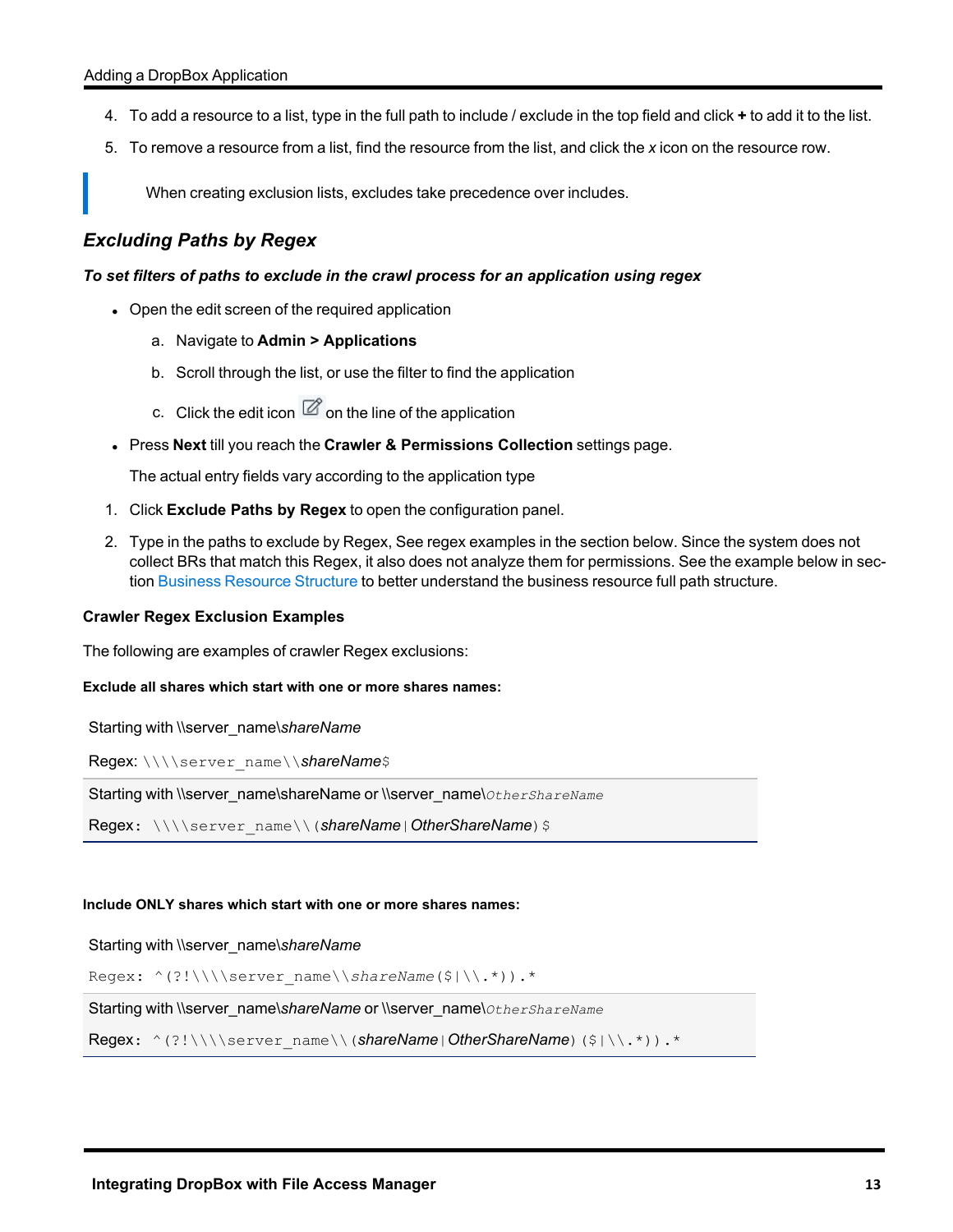<span id="page-14-0"></span>**Narrow down the selection:**

```
Include ONLY the C$ drive shares: \\server_name\C$
```

```
Regex: ^(?!\\\\server_name\\C\$($|\\.*)).*
```
Include ONLY one folder under a share: \\server\share\*folderA*

Regex: ^(?!\\\\server\_name\\share\\$(\$|\\*folderA*\$|\\*folderA*\\.\*)).\*

Include ONLY all administrative shares

```
Regex: ^(?!\\\\server_name\\[a-zA-Z]\$($|)).*
```
To write a backslash or a Dollar sign, add a backslash before it as an escape character.

To add a condition in a single command, use a pipe character "|" .

# <span id="page-14-1"></span>*Excluding Top Level Resources*

Use the top level exclusion screen to select top level roots to exclude from the crawl. This setting is done per application.

#### *To exclude top level resources from the crawl process*

1. Open the application screen

#### *Admin > Applications*

- 2. Find the application to configure and click the drop down menu on the application line. Select **Exclude Top Level Resources** to open the configuration panel.
- 3. *Run Task*

The Run Task button triggers a task that runs a short detection scan to detect the current top level resources.

Before running the task for the first time, the message above this button is:

#### **"Note: Run task to detect the top-level resources"**

If the top level resource list has changed in the application while yo u are on this screen, press this button to retrieve the updated structure.

Once triggered, you can see the task status in

*Settings > Task Management > Tasks*

This will only work if the user has access to the task page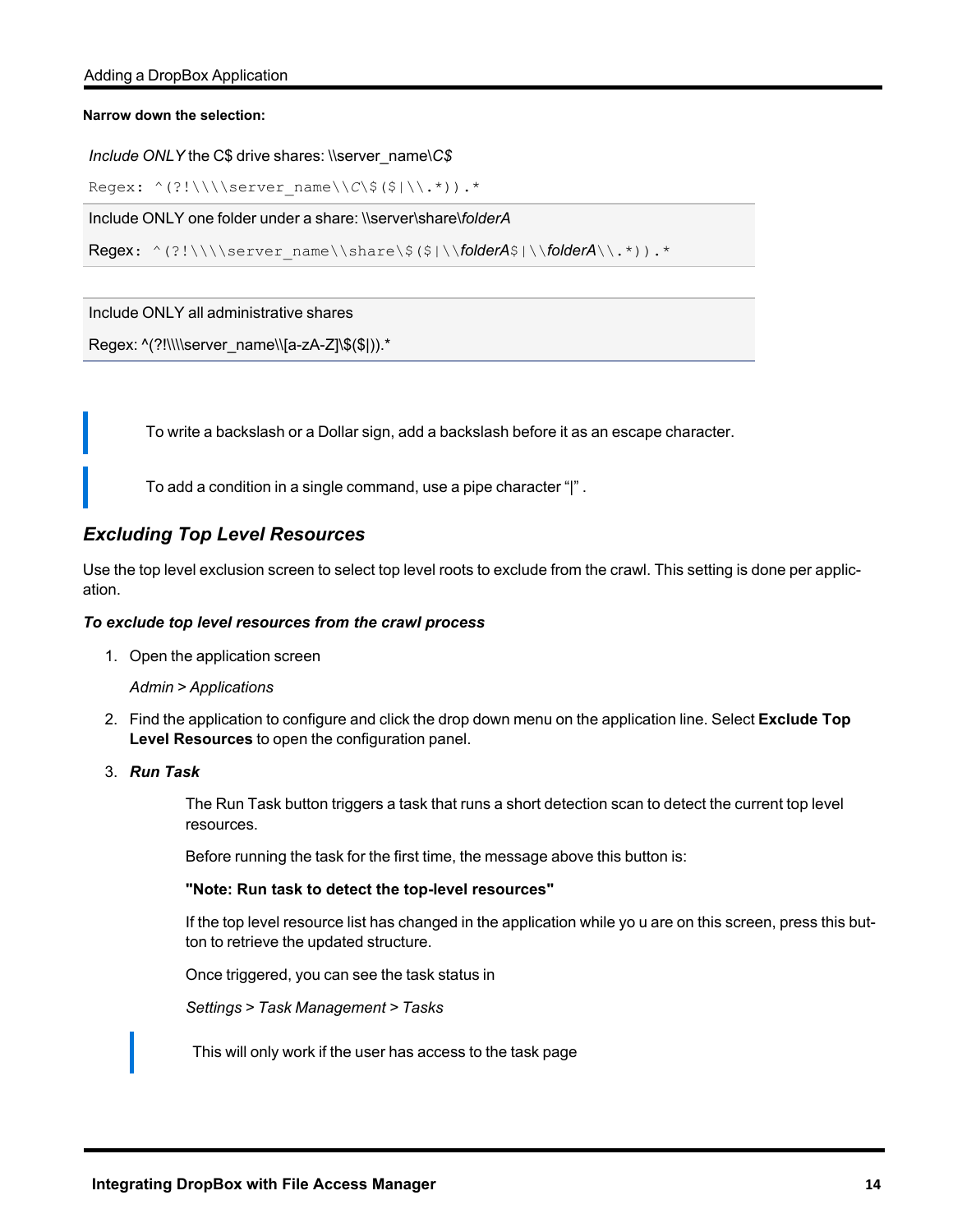When the task has completed, press **Refresh** to update the page with the list of top level resources.

- 4. Click the top level resource list, and select top level resources to exclude.
- 5. Click *Save* to save the change.
- 6. To refresh the list of top level resources, run the task again. Running the task will not clear the list of top level resources to exclude.

| <b>Run Task</b>                                                  | <b>View Task Status</b> |
|------------------------------------------------------------------|-------------------------|
| Note: Refresh the list to view recently<br>discovered resources. | Refresh $\Theta$        |
| Top Level Resources Exclusion List                               | ᄉ                       |
| $\sqrt{5}$<br>\\si 5\MSSQLSERVER                                 |                         |
| \\si 5\print\$                                                   |                         |
|                                                                  |                         |
|                                                                  |                         |

# <span id="page-15-0"></span>*Special Consideration for Long File Paths in Crawl*

If you need to support long file paths above 4,000 characters for the crawl, set the flag

#### **excludeVeryLongResourcePaths**

in the Permission Collection Engine App.config file to true.

By default this value will be commented out and set to false.

This key ensures, when enabled, that paths longer than 4000 characters are excluded from the applications' resource discovery (Crawl), to avoid issues while storing them in the SQLServer database.

When enabled, business resources with full paths longer than 4000 characters, and everything included in the hierarchical structure below them, will be excluded from the crawl, and will not be collected by File Access Manager. This scenario is extremely rare.

You should not enable exclusion of long paths, unless you experience an issue.

## *Background*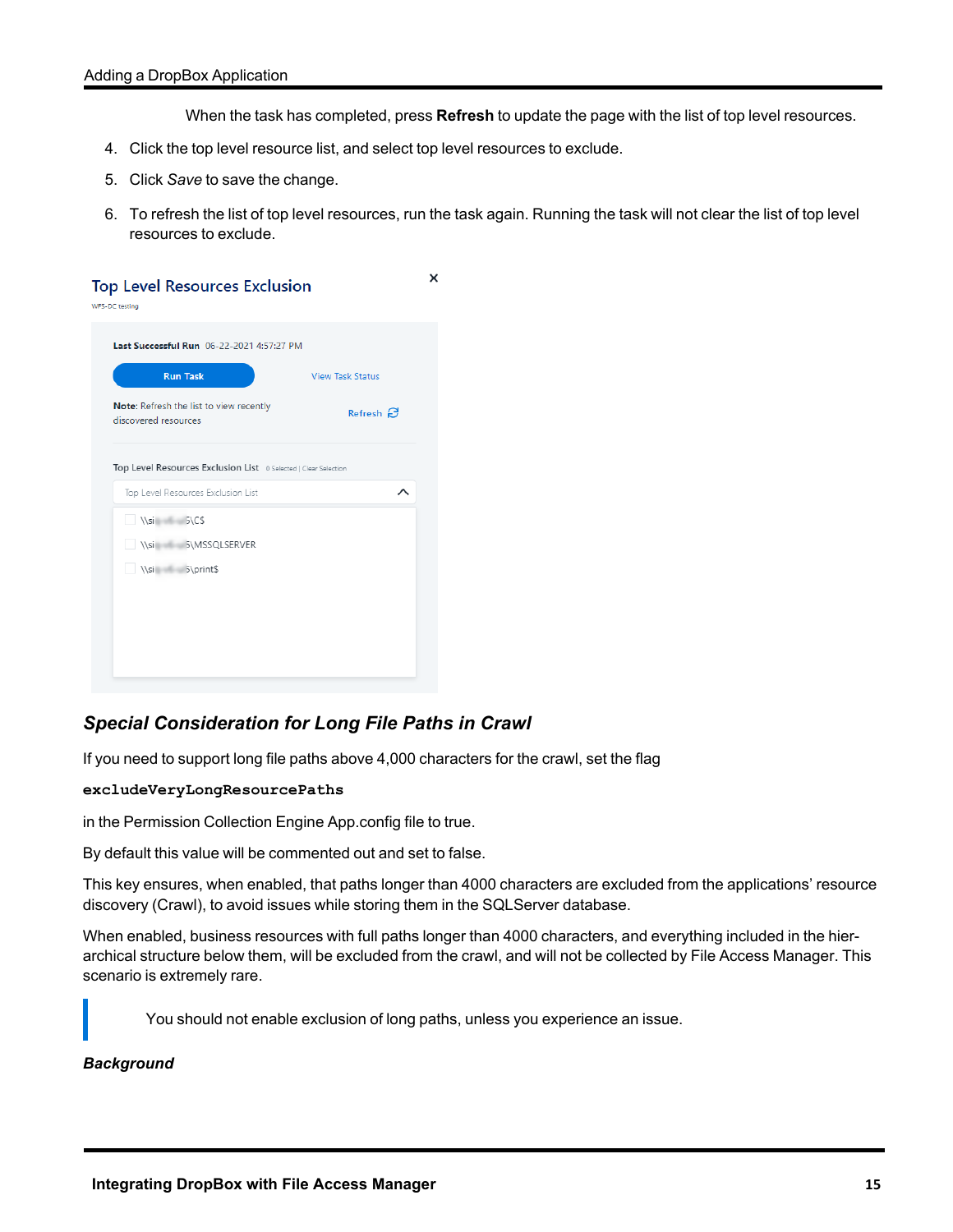File Access Manager uses a hashing mechanism to create a unique identifier for each business resource stored in the File Access Manager database. The hashing mechanism in SQLServer versions 2014 and earlier, is unable to process (hash) values with 4,000 or more characters.

Though resources with paths of 4000 characters or longer are extremely rare, File Access Manager is designed to handle that limitation.

#### *Identifying the Problem*

When using an SQL Server database version 2014 and ealier

The following error message in the Permission Collection Engine log file:

System.Data.SqlClient.SqlException (0x80131904): String or binary data would be truncated.

In all other cases, this feature should not be enabled.

#### *Setting the Long Resource Path Key*

The Permission Collection Engine App.config file is RoleAnalyticsServiceHost.exe.config, and can be found in the folder

%SailPoint\_Home%\FileAccessManager\[Permission Collection instance]\

Search for the key **excludeVeryLongResourcePaths** and correct it as described above.

# <span id="page-16-0"></span>**Selecting and Scheduling the Data Classification Settings**

#### *To associate an application with a data classification service, and set the schedule*

- Open the edit screen of the required application
	- a. Navigate to **Admin > Applications**
	- b. Scroll through the list, or use the filter to find the application
	- c. Click the edit icon  $\mathbb Z$  on the line of the application
- <sup>l</sup> Press **Next** till you reach the **Data Classification** settings page.

The actual entry fields vary according to the application type

#### *Central Data Classification Service*

Associate the application with a Central Data Classification Service. This service is responsible for running the Data Classification tasks.

If the "Central Data Classification" wasn't installed during the installation of the server, this field is disabled.

#### *Disabling Data Classification*

To disable data classification, delete the entry from the central data classification field.

Disabling data classification can also be achieved by setting the scheduler to be inactive (which is the default setting for data classification).

#### *Create a Schedule*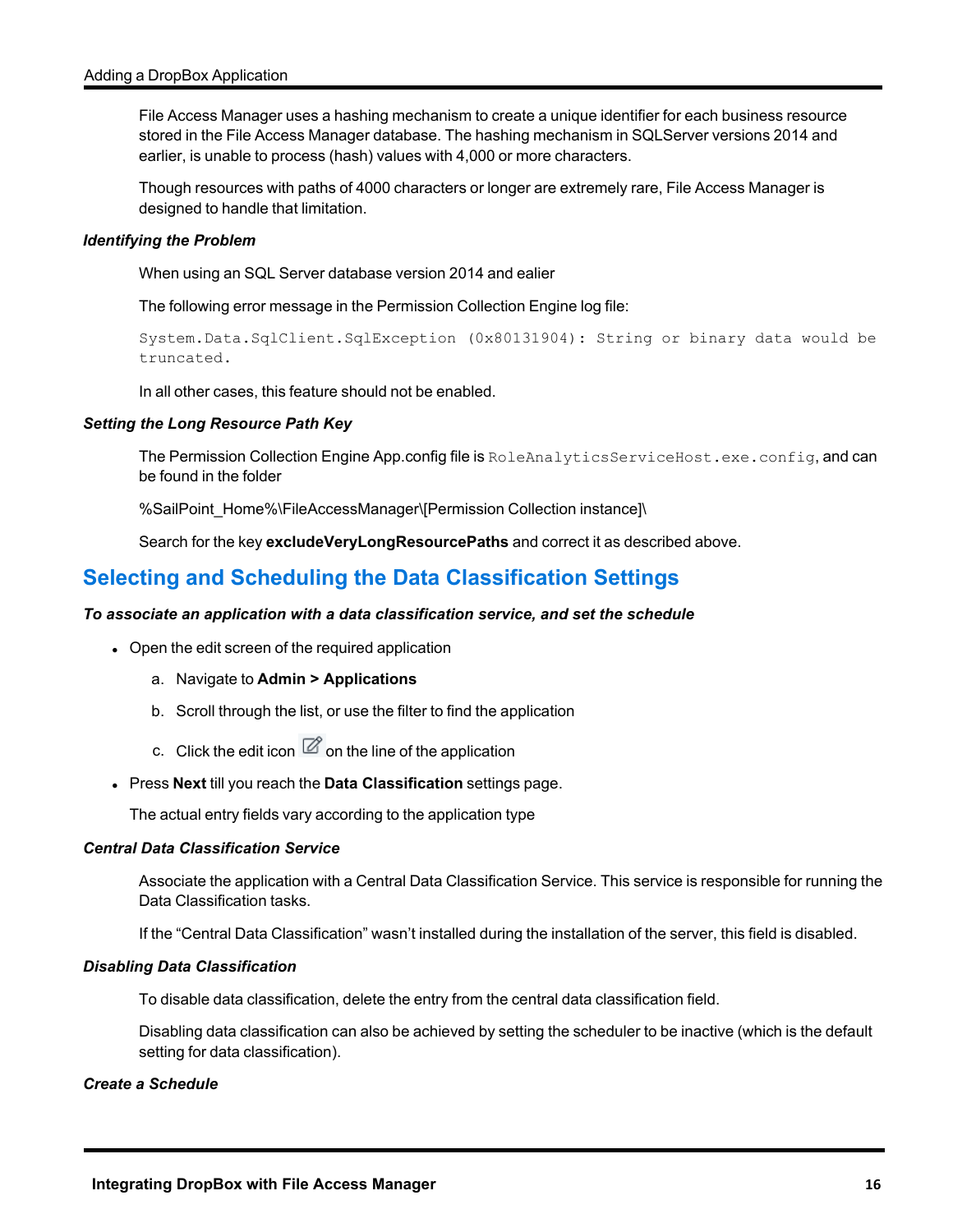This option is enabled only if a central data classification service is selected.

See [Scheduling](#page-10-1) a Task

See the chapter "Data Classification" in the IdentityIQ File Access Manager Administrator Guide for more information

<span id="page-17-0"></span>Click **Next** or **Finish**.

# **Configuring Activity Monitoring**

Configure the activity monitoring process frequency.

### *Polling Interval (sec)*

Activity fetching interval [in seconds]). Default is set to 60 seconds,

#### *Report Interval (sec)*

Activity Monitor Health reporting interval [in seconds]). Default is set yo 60 seconds.

#### *Local Buffer Size (MB)*

Local buffer size for activities [ in MB]). Default is set to 200MB.

This cyclic buffer is used to store activities on the Application Monitor's machine in case of network errors that prevent the activities from being sent.

# <span id="page-17-1"></span>**Configuring Data Enrichment Connectors**

The Data Enrichment Connectors (DEC) configuration enables us to select data enrichment sources. These can be used to add information from other sources about identities.

An enrichment source could be a local HR database that is used to combine users' job descriptions or departments to the information stored in the identity store.

Select the data enrichment connectors to enrich monitored activities from the Available DECs text box.

Use the > or >> arrows to move the selected DECs to the Current DECs text box.

The user can select multiple DECs. Simply select each desired DEC.

You can create a new DEC in the Administrative Client (*Applications > Configuration > Activity Monitoring > Data Enrichment Connectors*). After creating a new DEC, Click **Refresh** to refresh the dropdown list.

The chapter **Connectors** of the IdentityIQ File Access Manager Administrator Guide provides more information on Data Enrichment Connectors, including what they are, how to configure them, and how they fit in the Activity Flow.